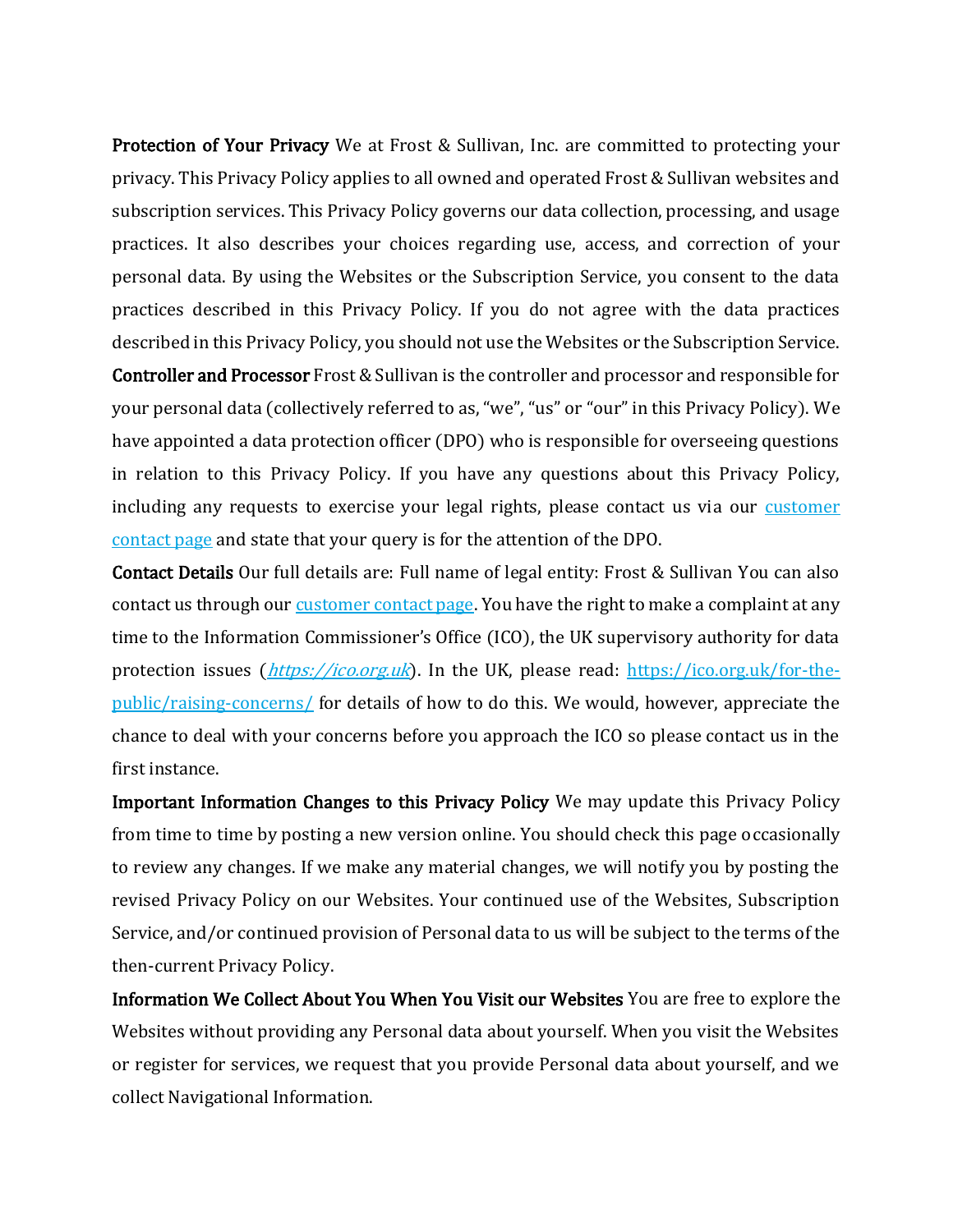Registration at Frost & Sullivan Events Registration at a Frost & Sullivan event is subject to review and approval of your application by Frost & Sullivan. Frost & Sullivan reserves the right to decline attendance to events which your company would be deemed a vendor to the market, as participation at Frost & Sullivan events is restricted to end user practitioners. By registering for a Frost & Sullivan event you acknowledge film, video and photographs are being taken at this event. By your registration and presence at a Frost & Sullivan event, you give unqualified consent to Frost & Sullivan, its agents, licenses to record, use and publicize your voice, actions likeness and appearance in any manner and media, worldwide in perpetuity. If you wish to avoid being recorded, please do not register or enter the event.

Frost & Sullivan uses the personal data you provide in this registration to administer your participation in this Event. To this end, Frost & Sullivan may disclose your data to third-party service providers (e.g., event sponsors, mailing houses and any other providers engaged by Frost & Sullivan to assist in the conduct of the Event) for marketing purposes. By registering for a Frost & Sullivan event, you agree to receive e-mail notifications about future Frost & Sullivan events and other Frost & Sullivan products and services. You may "unsubscribe" using the link in any e-mail received. Frost & Sullivan may also disclose your data to other Event Attendees but will do so solely in connection with the Event Attendee List and always in compliance with applicable data protection laws and our Privacy Principles.

If You Fail to Provide Personal Data Where we need to collect personal data by law, or under the terms of a contract we have with you and you fail to provide that data when requested, we may not be able to perform the contract we have or are trying to enter into with you. (for example, where you do not provide your personal data in relation to a consulting engagement). In this case, we may have to cancel a product or service you have with us but we will notify you if this is the case at the time.

"Personal data" This refers to any information that you voluntarily submit to us, that identifies you personally, including contact information, such as your name, e-mail address, company name, address, phone number, and other information about yourself or your business. Personal data can also include information about any transactions, both free and paid, that you enter into on the Websites, and information about you that is available on the internet, such as from Facebook, LinkedIn, Twitter and Google, or publicly available information that we acquire from service providers.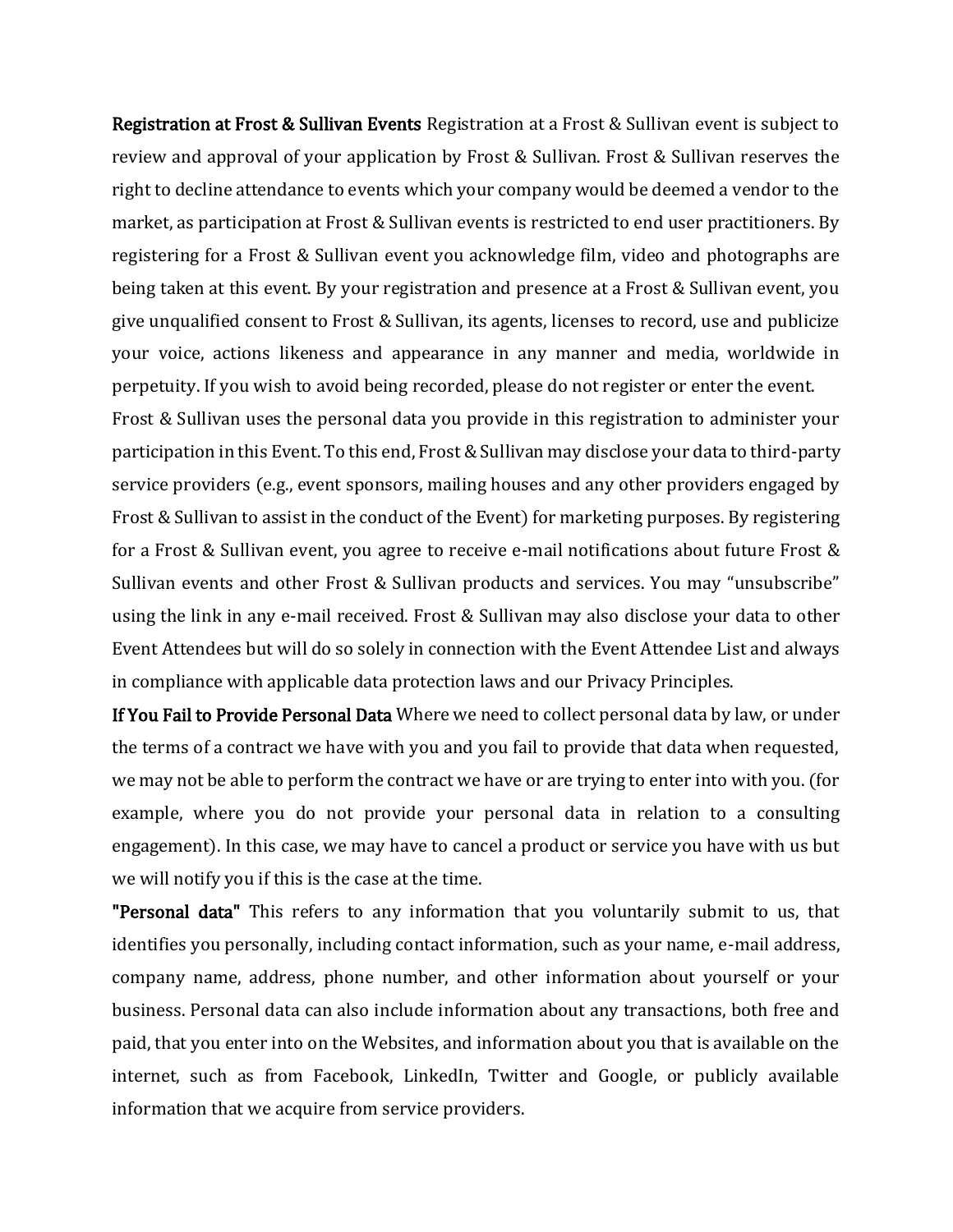"Navigational Information" This refers to information about your computer and your visits to this website such as your IP address, geographical location, browser type, referral source, length of visit and pages viewed. Please see the "Navigation Information" section below.

Payment Information We collect and process payment information from you when you subscribe to events and/or the Subscription Service, including credit cards numbers and billing information, using third-party PCI-compliant service providers. Except for this, we do not collect Sensitive Information from you. Information About Children The Websites are not intended for or targeted at children under 18, and we do not knowingly or intentionally collect information about children under 18. If you believe that we have collected information about a child under 18, please [contact us,](https://ww2.frost.com/contact-us/) so that we may delete the information. How We Use Information We Collect Compliance with Our Privacy Policy We use the information we collect only in compliance with this Privacy Policy. Customers who subscribe or purchase Services and/or products are obligated through our agreements with them to comply with this Privacy Policy.

We Never Sell Personal data We will never sell your Personal data to any third party.

Use of Personal data In addition to the uses identified elsewhere in this Privacy Policy, we may use your Personal data to (a) improve your browsing experience by personalizing the Websites and to improve the Service; (b) send information to you which we think may be of interest to you by post, email, or other means; (c) send you marketing communications relating to our business or the businesses of carefully-selected third parties which we think may be of interest to you, and (d) provide other companies with statistical information about our users -- but this information will not be used to identify any individual user. We may, from time to time, contact you on behalf of external business partners about a particular offering that may be of interest to you. In those cases, we do not transfer your unique Personal data to the third party. Also, we may share data with trusted partners to contact you based on your request to receive such communications, help us perform statistical analysis, or provide customer support. Such third parties are prohibited from using your Personal data except for these purposes, and they are required to maintain the confidentiality of your information. If you do not want us to share your personal data with these companies[, contact us.](https://ww2.frost.com/contact-us/)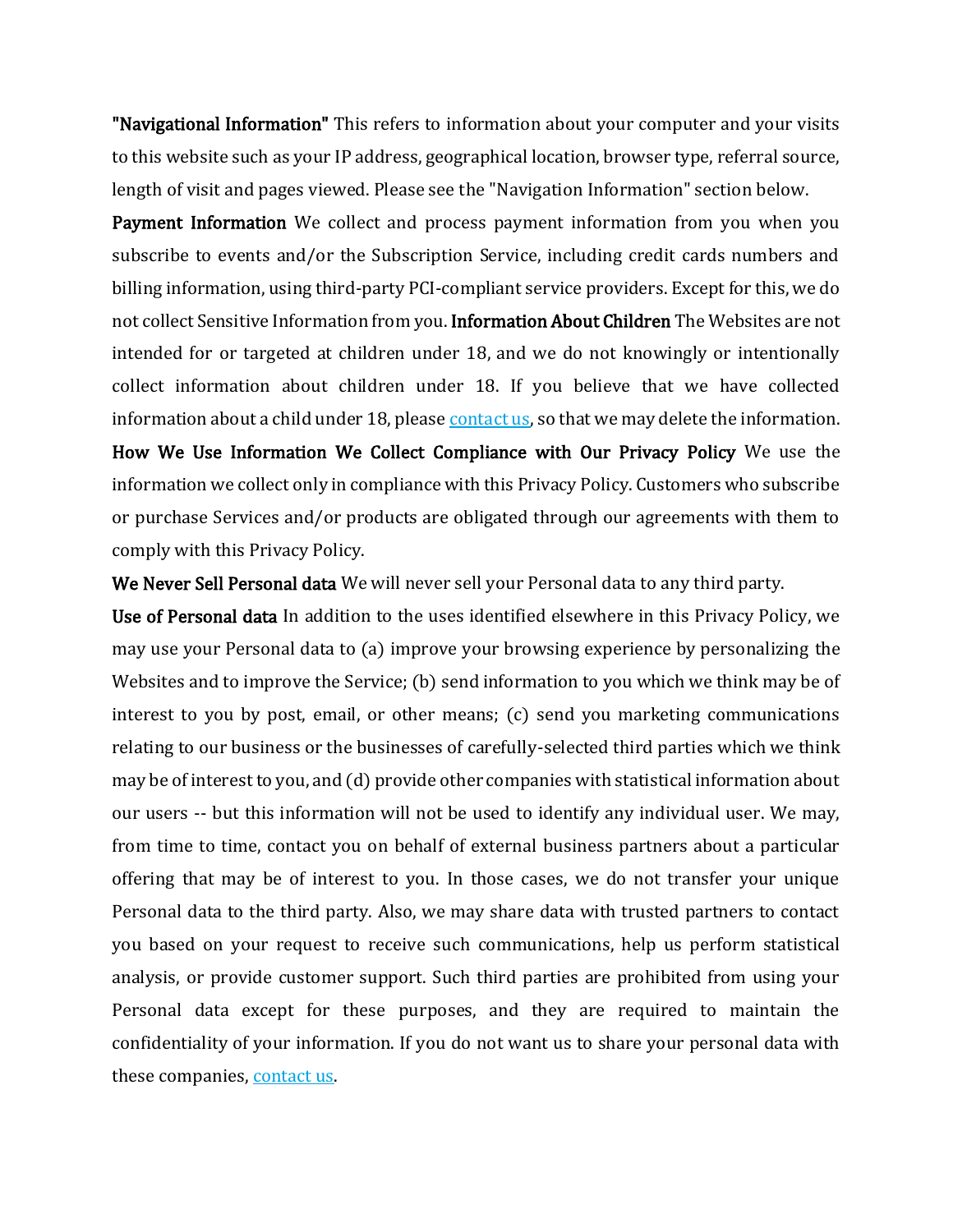Use of Navigational Information We use Navigational Information to operate and improve the Websites. We may also use Navigational Information alone or in combination with Personal data to provide you with personalized information about Frost & Sullivan.

Customer Testimonials and Comments We post customer testimonials and comments on our Websites, which may contain Personal data. We obtain each customer's consent via email and product evaluations before posting the customer's name and testimonial.

Use of Credit Card Information If you give us credit card information, we use it solely to check your financial qualifications and collect payment from you. We use a third-party service provider to manage credit card processing. This service provider is not permitted to store, retain, or use information you provide except for the sole purpose of credit card processing on our behalf.

Service Providers We employ other companies and people to provide services to visitors to our Websites, our customers, and users of our services, we may need to share your information with them to provide information, products or services to you. Examples may include analyzing data, providing marketing assistance, processing credit card payments, supplementing the information you provide us in order to provide you with better service, and providing customer service. In all cases where we share your information with such agents, we explicitly require the agent to acknowledge and adhere to our privacy and customer data handling policies.

International Transfer of Information Collected Your Personal Data may be collected, transferred to and stored by us in the United States and by our affiliates in other countries where we operate. Frost & Sullivan complies with the EU-U.S. Privacy Shield Framework as set forth by the U.S. Department of Commerce regarding the collection, use, and retention of personal information transferred from the European Union to the United States. Frost & Sullivan has certified to the Department of Commerce that it adheres to the Privacy Shield Principles. If there is any conflict between the terms in this privacy policy and the Privacy Shield Principles, the Privacy Shield Principles shall govern. To learn more about the Privacy Shield program, and to view our certification, please visit<https://www.privacyshield.gov/> Your Personal Data may be processed outside the EEA, and in countries which are not subject to an adequacy decision by the European Commission and which may not provide for the same level of data protection in the EEA. In this event, we will ensure that such recipient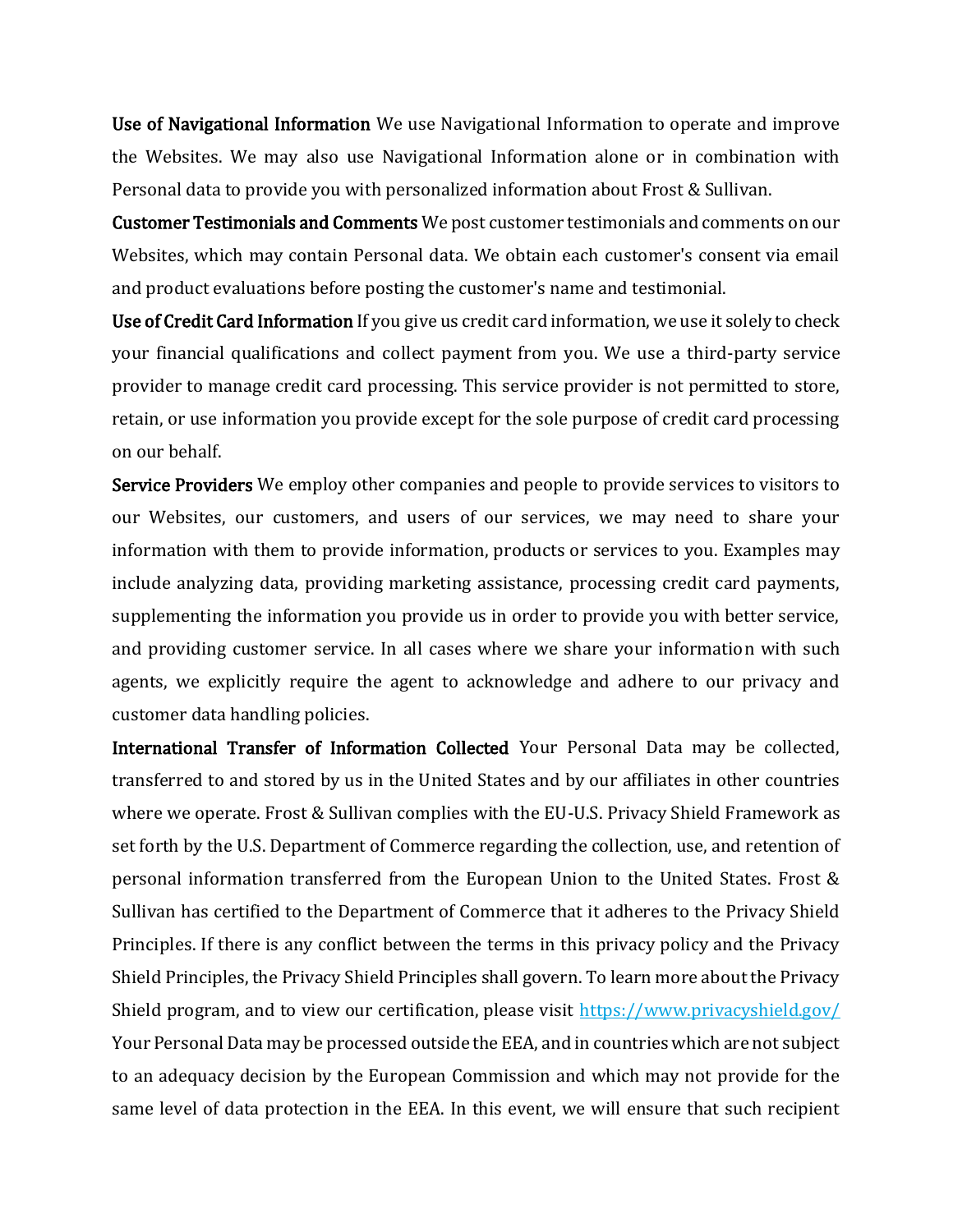offers an adequate level of protection, for instance by entering into standard contractual clauses for the transfer of data as approved by the European Commission (Art. 46 GDPR), or we will ask you for your prior consent to such international data transfers. In compliance with the Privacy Shield Principles, Frost & Sullivan commits to resolve complaints about our collection or use of your personal information. EU individuals with inquiries or complaints regarding our Privacy Shield policy should first contact Frost & Sullivan at: [privacy@frost.com](mailto:privacy@frost.com) Frost & Sullivan has further committed to cooperate with the panel established by the EU data protection authorities (DPAs) with regard to unresolved Privacy Shield complaints concerning data transferred from the EU.

Enforcement: Frost & Sullivan regularly reviews how we're meeting these privacy promises, and we provide an independent way to resolve complaints about our privacy practices. Frost & Sullivan is subject to the investigatory and enforcement powers of the Federal Trade Commission (FTC).

Social Media Features Our Websites may include Social Media Features, such as the Facebook Like button and Widgets, such as the Share This button or interactive mini-programs that run on our sites. These features may collect your IP address, which page you are visiting on our sites, and may set a cookie to enable the feature to function properly. Social Media Features and Widgets are either hosted by a third party or hosted directly on our Websites. This Privacy Policy does not apply to these features. Your interactions with these features are governed by the privacy policy and other policies of the companies providing them.

External Websites Our Websites provide links to other websites. We do not control, and are not responsible for, the content or practices of these other websites. Our provision of such links does not constitute our endorsement of these other websites, their content, their owners, or their practices. This Privacy Policy does not apply to these other websites, which are subject to any privacy and other policies they may have.

Public Forums We offer publicly accessible message boards, blogs, and community forums. Please keep in mind that if you directly disclose any information through our public message boards, blogs, or forums, this information may be collected and used by others. We will correct or delete any information you have posted on the Websites if you so request, as described in "Opting Out and Unsubscribing" below.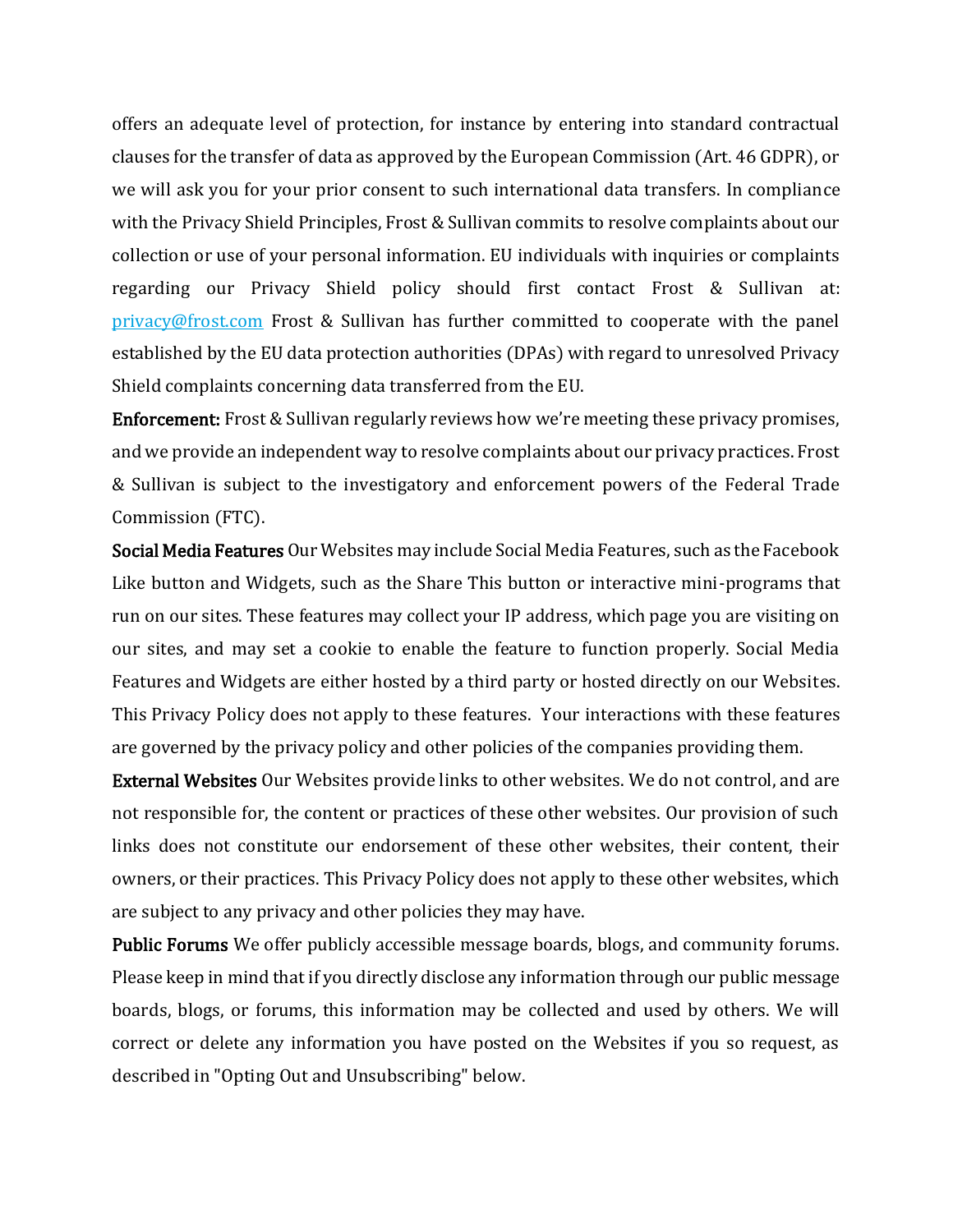How We Are Preparing For GDPR Frost & Sullivan already has a consistent level of data protection and security across our organisation.

## Our preparation includes: -

- Information Audit carrying out a company-wide information audit to identify and assess what personal information we hold, where it comes from, how and why it is processed, where it is stored, and if and to whom it is disclosed.
- Policies & Procedures implementing new data protection policies and procedures to meet the requirements and standards of the GDPR and any relevant data protection laws, including:
- Data Protection our main policy and procedure document for data protection has been overhauled to meet the standards and requirements of the GDPR. Accountability and governance measures are in place to ensure that we understand and adequately disseminate and evidence our obligations and responsibilities; with a dedicated focus on privacy by design and the rights of individuals.
- Data Retention & Erasure we are in the process of updating our retention policy and schedule to ensure that we meet the 'data minimisation' and 'storage limitation' principles and that personal information is stored, archived and destroyed compliantly and ethically. We are actively working towards putting dedicated erasure procedures in place to meet the new *'Right to Erasure'* obligation and are aware of when this and other data subject's rights apply; along with any exemptions, response timeframes and notification responsibilities.
- Data Breaches our breach procedures ensure that we have safeguards and measures in place to identify, assess, investigate and report any personal data breach within 72 hours of becoming aware of the breach. Our procedures are robust and have been disseminated to all employees, making them aware of the reporting lines and steps to follow.
- International Data Transfers & Third-Party Disclosures where Frost & Sullivan stores or transfers personal information outside the EU, we are actively working towards having procedures and safeguarding measures in place to secure, encrypt and maintain the integrity of the data. Our procedures will include a continual review of the countries with sufficient adequacy decisions, as well as provisions for Binding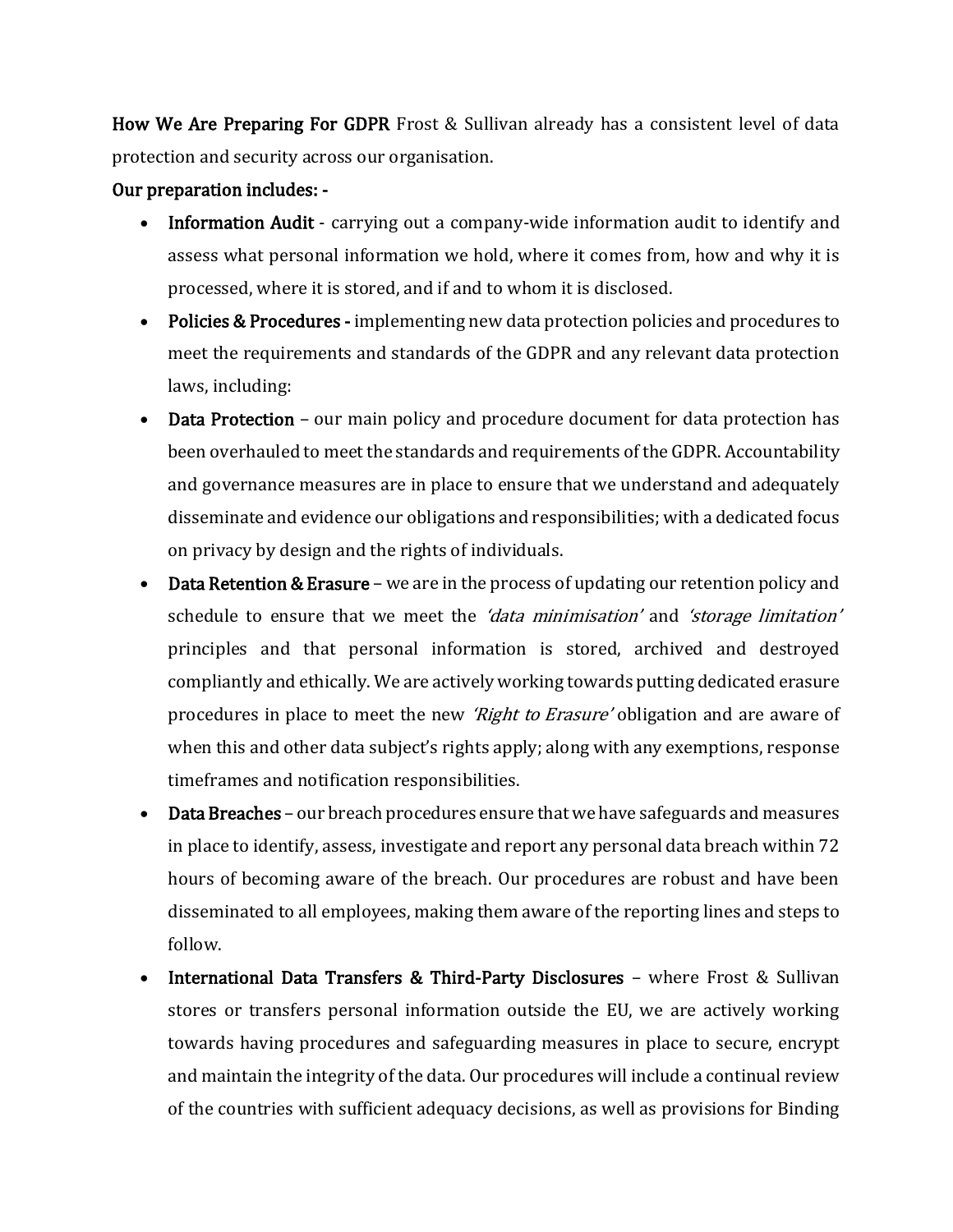Corporate Rules; standard data protection clauses or approved codes of conduct for those countries without. We will be carrying out strict due diligence checks with all recipients of personal data to assess and verify that they have appropriate safeguards in place to protect the information, ensure enforceable data subject rights and have effective legal remedies for data subjects where applicable.

- Data Subject Access Request (DSAR) we are actively revising our DSAR procedures to accommodate the revised 30-day timeframe for providing the requested information. Our new procedures will detail how to verify the data subject, what steps to take for processing an access request, what exemptions apply and a suite of response templates to ensure that communications with data subjects are compliant, consistent and adequate.
- Legal Basis for Processing we are reviewing all processing activities to identify the legal basis for processing and ensuring that each basis is appropriate for the activity it relates to. Where applicable, we also maintain records of our processing activities, ensuring that our obligations under Article 30 of the GDPR and Schedule 1 of the Data Protection Bill are met.
- Privacy Notice/Policy we are revising our Privacy Notice(s) to comply with the GDPR, ensuring that all individuals whose personal information we process have been informed of why we need it, how it is used, what their rights are, who the information is disclosed to and what safeguarding measures are in place to protect their information.
- Obtaining Consent we have revised our consent mechanisms for obtaining personal data, ensuring that individuals understand what they are providing, why and how we use it and giving clear, defined ways to consent to us processing their information. We have developed stringent processes for recording consent, making sure that we can evidence an affirmative opt-in, along with time and date records; and an easy to see and access way to withdraw consent at any time.
- Direct Marketing we have revised the wording and processes for direct marketing, including clear opt-in mechanisms for marketing subscriptions; a clear notice and method for opting out and providing unsubscribe features on all subsequent marketing materials.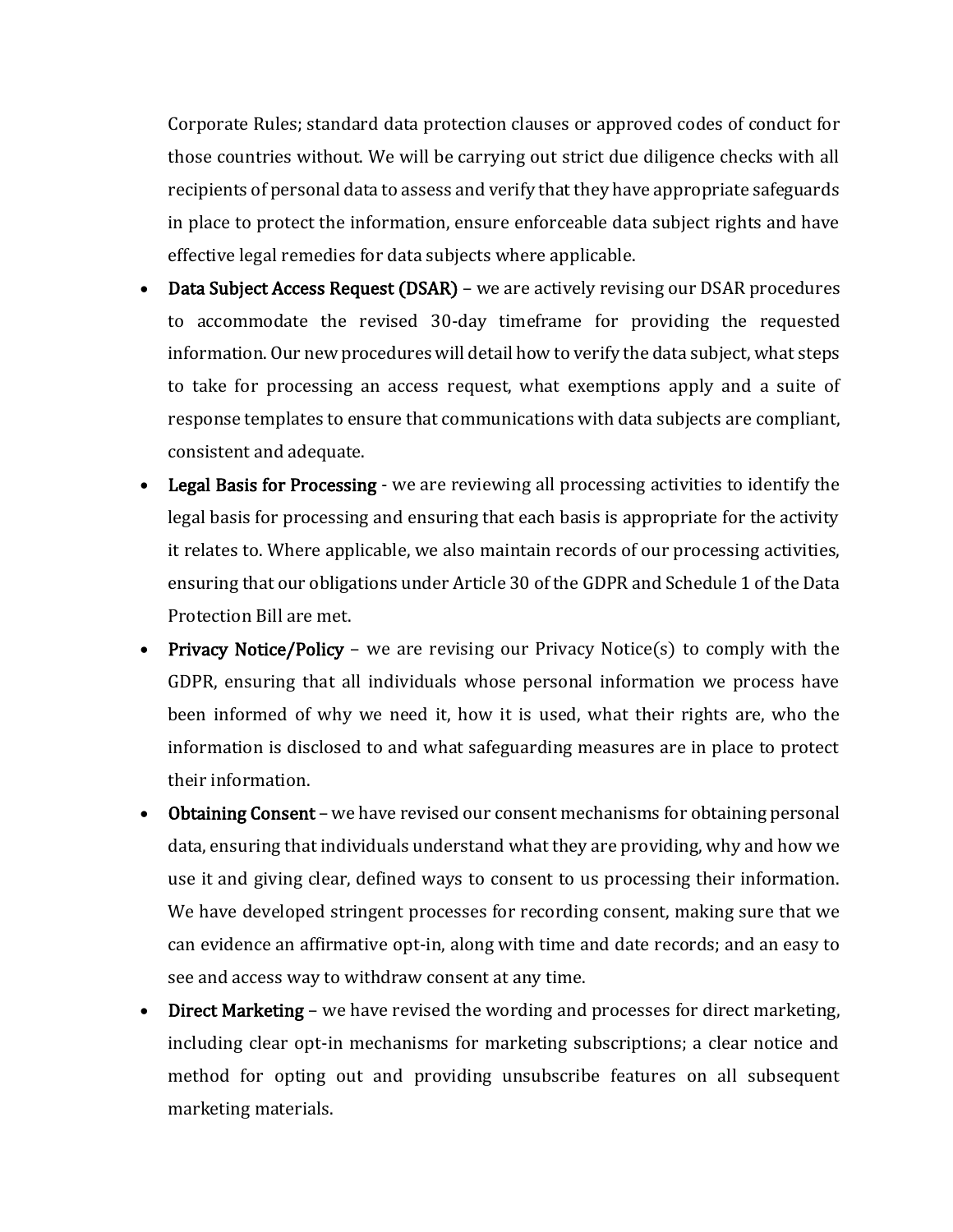- Data Protection Impact Assessments (DPIA) where we process personal information that is considered high risk, involves large scale processing or includes special category/criminal conviction data; we have developed stringent procedures and assessment templates for carrying out impact assessments that comply fully with the GDPR's Article 35 requirements. We have implemented documentation processes that record each assessment, allow us to rate the risk posed by the processing activity and implement mitigating measures to reduce the risk posed to the data subject(s).
- Processor Agreements where we use any third-party to process personal information on our behalf, we are in the process of drafting compliant Processor Agreements and due diligence procedures for ensuring that they (as well as we), meet and understand their/our GDPR obligations. These measures include initial and ongoing reviews of the service provided, the necessity of the processing activity, the technical and organisational measures in place and compliance with the GDPR.
- Special Categories Data where we obtain and process any special category information, we do so in complete compliance with the Article 9 requirements and have high-level encryptions and protections on all such data. Special category data is only processed where necessary and is only processed where we have first identified the appropriate Article 9(2) basis or the Data Protection Bill Schedule 1 condition. Where we rely on consent for processing, this is explicit and is verified by a signature, with the right to modify or remove consent being clearly signposted.

Corporate Events If we (or our assets) are acquired by another company, whether by merger, acquisition, bankruptcy or otherwise, that company would receive all information gathered by Frost & Sullivan on the Websites. In this event, you will be notified via email and/or a prominent notice on our website, of any change in ownership, uses of your Personal data, and choices you may have regarding your Personal data.

Compelled Disclosure We reserve the right to use or disclose your Personal data if required by law or if we reasonably believe that use or disclosure is necessary to protect our rights, protect your safety or the safety of others, investigate fraud, or comply with a law, court order, or legal process.

Marketing We may use your Identity, Contact, Technical, Usage and Profile Data to form a view on what we think you may want or need, or what may be of interest to you. This is how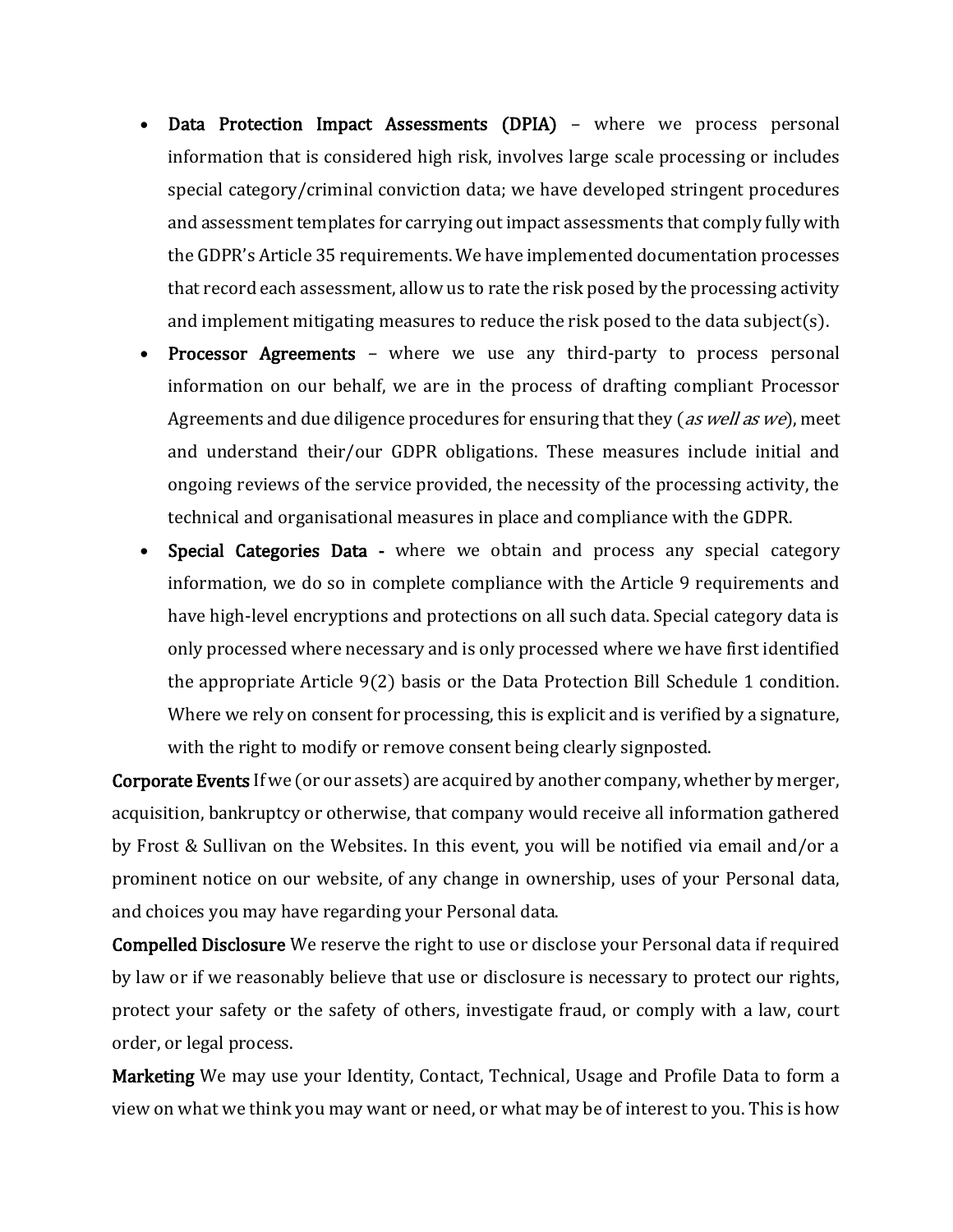we decide which products, services and offers may be relevant for you. We only use the data you provide to us directly for this purpose along with the Aggregated Data provided to us by our analytics partners and we do not track what other websites you may visit after visiting our site, though in common with most websites, we may register the site which referred you to our site (e.g. a search engine). We strive to provide you with choices regarding certain personal data uses, particularly around marketing and advertising. We generally only send electronic marketing - such as email marketing - to people who have previously bought similar products from us and this is in our legitimate interests. We will always offer a way out of receiving this marketing when you first purchase our products and in every marketing communication afterwards. We may on occasion send out postal marketing for the purpose of growing our sales which is in our legitimate interests and in this scenario we will rely on you to let us know if you do not want to receive this by opting out of marketing (see Opting out below). Where you have not previously bought from us but have registered your details with us (for example by signing up for a newsletter), we will only send you marketing communications if you opted into receiving marketing at the time and so given us your express consent (which you may withdraw at any time – see Opting out below).

Navigational Information Cookies Frost & Sullivan uses cookies or similar technologies to analyze trends, administer the website, track users' movements around the website, and to gather demographic information about our user base as a whole. We use "cookies" to help you personalize your online experience. A cookie is a text file that is placed on your hard disk by a Web server. Cookies are not used to run programs or deliver viruses to your computer. Cookies are uniquely assigned to you, and can only be read by a Web server in the domain that issued the cookie to you. One of the primary purposes of cookies is to provide a convenience feature to save you time. The use of a cookie is to tell the Web server that you have returned to a specific page. For example, if you personalize pages on our Websites, or register for services, a cookie helps us to recall your specific information on subsequent visits. When you return to the same Website, the information you previously provided can be retrieved, so you can efficiently use the customized features. You can accept or decline cookies. Most Web browsers automatically allow cookies, but you can usually modify your browser setting to decline cookies if you prefer. If you choose to reject cookies, you may not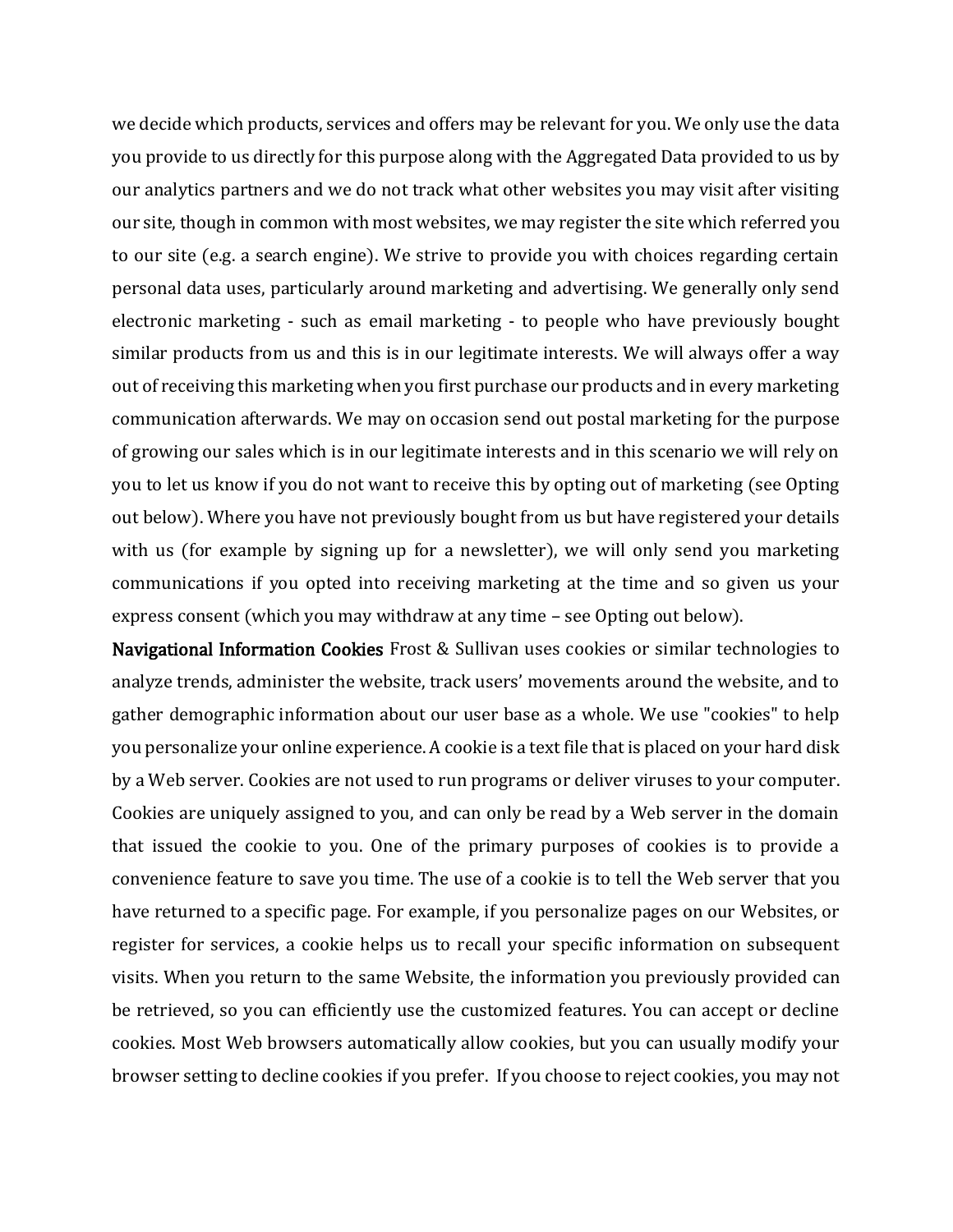be able to fully experience the interactive features of Frost & Sullivan Services or Websites you visit. To learn how to adjust your browser cookie settings, please read the

How do I change my cookie settings? section at the end of this privacy policy. Frost & Sullivan keeps track of the Websites and pages you visit within Frost & Sullivan, to determine what portion of the Frost & Sullivan Website(s) is the most popular or most used. This data is used to deliver customized content and promotions within Frost & Sullivan Website(s) to customers whose behavior indicates that they are interested in a particular subject area.

Log Files We may collect demographic information, such as your ZIP code, age, gender, preferences, interests, and favorites using log files that are not associated with your name or other personal data. There is also information about your computer hardware and software that is automatically collected by us. This information can include your IP address, browser type, domain names, internet service provider (ISP), the files viewed on our site (e.g., HTML pages, graphics, etc.), operating system, clickstream data, access times and referring website addresses. This information is used by Frost & Sullivan for the operation of our services, to maintain quality, and to provide general statistics regarding use of Frost & Sullivan Website(s). For these purposes, we do link this automatically-collected data to Personal data such as name, email address, address, and phone number.

Opting Out and Unsubscribing Your Legal Rights - Reviewing, Correcting and Removing Your Personal Data In addition to the policies and procedures mentioned above that ensure individuals can enforce their data protection rights, we provide easy to access information upon request and via our Privacy Policy of an individual's right to access any personal data that Frost & Sullivan processes about them and to request information about:

- What personal data we hold about them
- The purposes of the processing
- The categories of personal data concerned
- The recipients to whom the personal data has/will be disclosed
- How long we intend to store your personal data for
- If we did not collect the data directly from them, information about the source
- The right to have incomplete or inaccurate data about them corrected or completed and the process for requesting this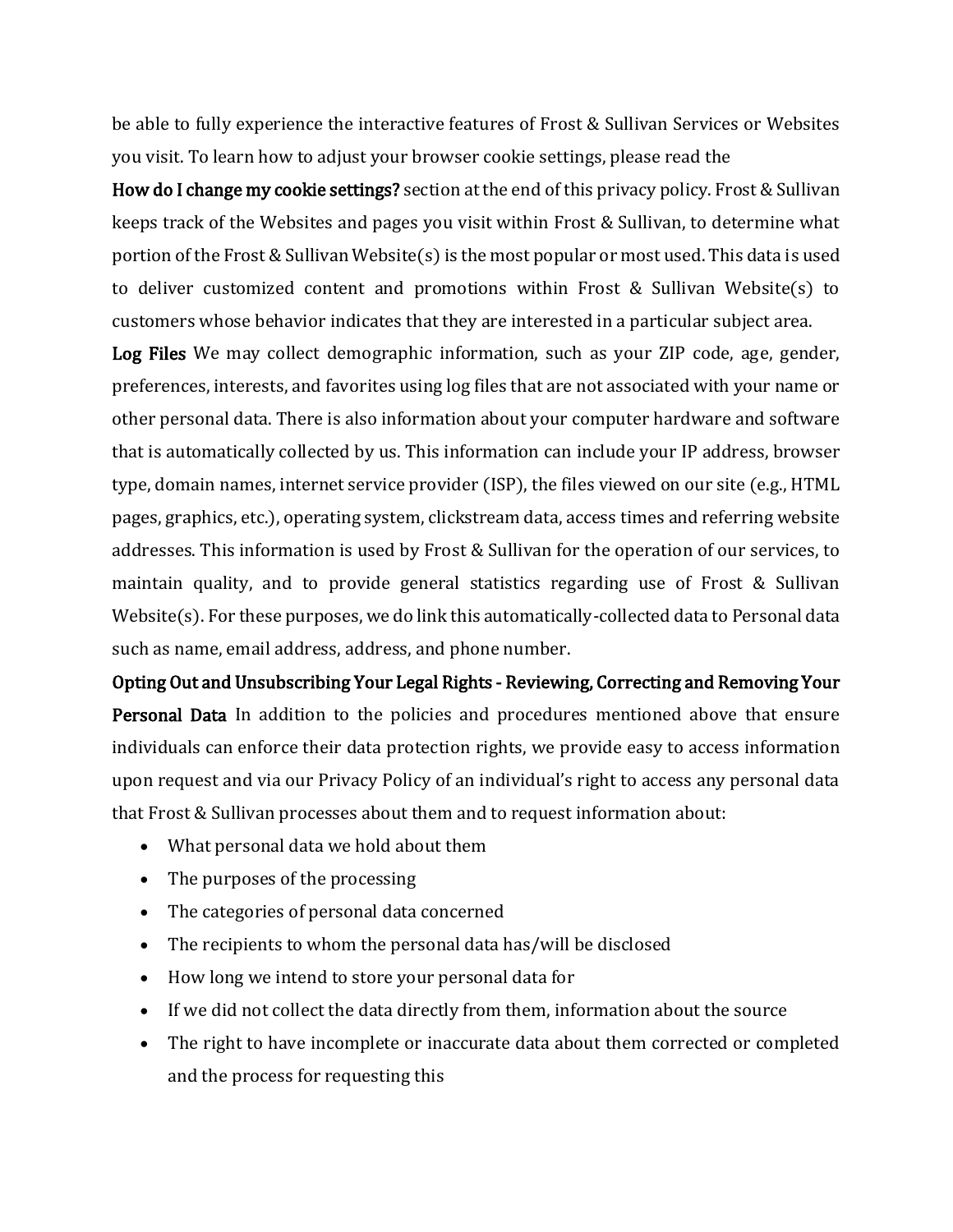- The right to receive your personal data in a structured, commonly used machinelanguage and the right to transmit those data to another controller
- The right to request erasure of personal data (*where applicable*) or to restrict processing in accordance with data protection laws, as well as to object to any direct marketing from us and to be informed about any automated decision-making that we use
- The right to lodge a complaint or seek judicial remedy and who to contact in such instances

No Fee Usually Required You will not have to pay a fee to access your personal data (or to exercise any of the other rights). However, we may charge a reasonable fee if your request is clearly unfounded, repetitive or excessive. Alternatively, we may refuse to comply with your request in these circumstances.

What We May Need From You We may need to request specific information from you to help us confirm your identity and ensure your right to access your personal data (or to exercise any of your other rights). This is a security measure to ensure that personal data is not disclosed to any person who has no right to receive it. We may also contact you to ask you for further information in relation to your request to speed up our response.

Data Retention How Long Will You Store My Personal Data For? We will only retain your personal data for as long as necessary to fulfill the purposes we collected it for, including for the purposes of satisfying any legal, accounting, or reporting requirements. To determine the appropriate retention period for personal data, we consider the amount, nature, and sensitivity of the personal data, the potential risk of harm from unauthorised use or disclosure of your personal data, the purposes for which we process your personal data and whether we can achieve those purposes through other means, and the applicable legal requirements. For example, details of your orders will be kept for as long as we need to retain that data to comply with our legal and regulatory requirements. In some circumstances we may anonymise your personal data (so that it can no longer be associated with you) for research or statistical purposes in which case we may use this information indefinitely without further notice to you.

Time Limit to Respond We try to respond to all legitimate requests within one month. Occasionally it may take us longer than a month if your request is particularly complex or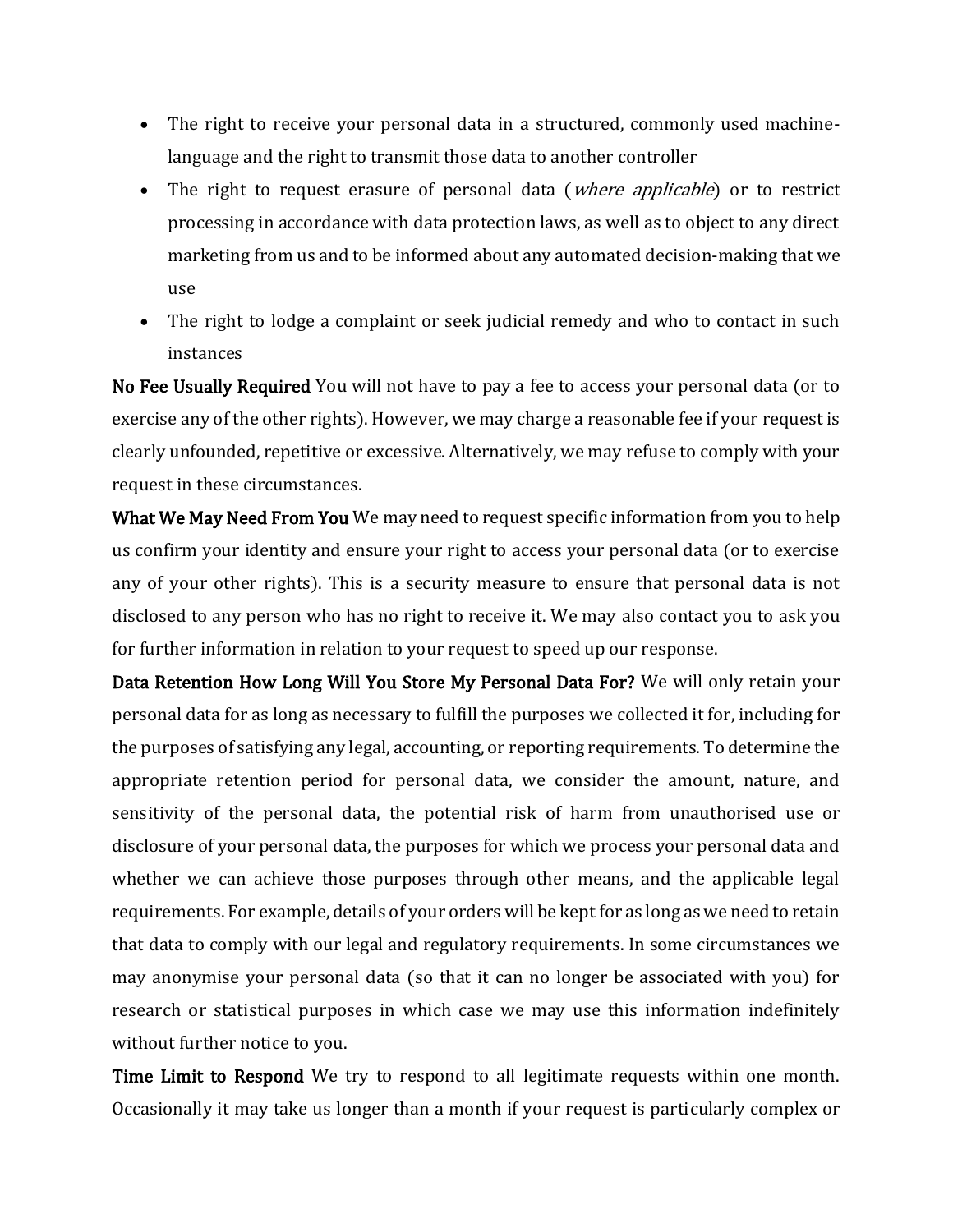you have made a number of requests. In this case, we will notify you and keep you updated. To exercise any of these rights, [contact us](https://ww2.frost.com/contact-us/) marking your query for the attention of the DPO.

Data Security Frost & Sullivan takes the privacy and security of individuals and their personal information very seriously and take every reasonable measure and precaution to protect and secure the personal data that we process.

Security of your Personal data We use a variety of security technologies and procedures to help protect your Personal data from unauthorized access, use or disclosure. We secure the Personal data you provide on computer servers in a controlled, secure environment, protected from unauthorized access, use or disclosure. When sensitive Personal data (such as a credit card number and/or geo-location data) is collected on our Websites and/or transmitted to other websites, it is protected through the use of encryption, such as the Secure Socket Layer (SSL) protocol. We have robust information security policies and procedures in place to protect personal information from unauthorised access, alteration, disclosure or destruction and have several layers of security measures, including:

- Cyber Essential accreditation.
- Latest generation firewalls with latest patches at each location.
- Secure VPNs between regional & global locations.
- MPLS network connecting the major European offices.
- Strict access management controls to all areas on the file servers.
- Market leading threat detection with the latest patches on all servers & workstations.
- Workstation & removable media encryption.
- Market leading appliance web security & control protection.
- Mobile device management on all company owned hand-held devices.
- Regular vulnerability and penetration testing.
- Clustered mail servers on separate sites for DR purposes.
- Full network fail-over resilience.
- IT infrastructure located in air-conditioned rooms behind security locked doors.
- GFS backup rotation system with media stored either in fire proof safes or off-site.
- Secure data destruction once IT equipment reaches end of life.

Anti-Spam Policy Our Acceptable Use Policy, applies to us and our customers and, among other things, prohibits us from sending unsolicited commercial email in violation of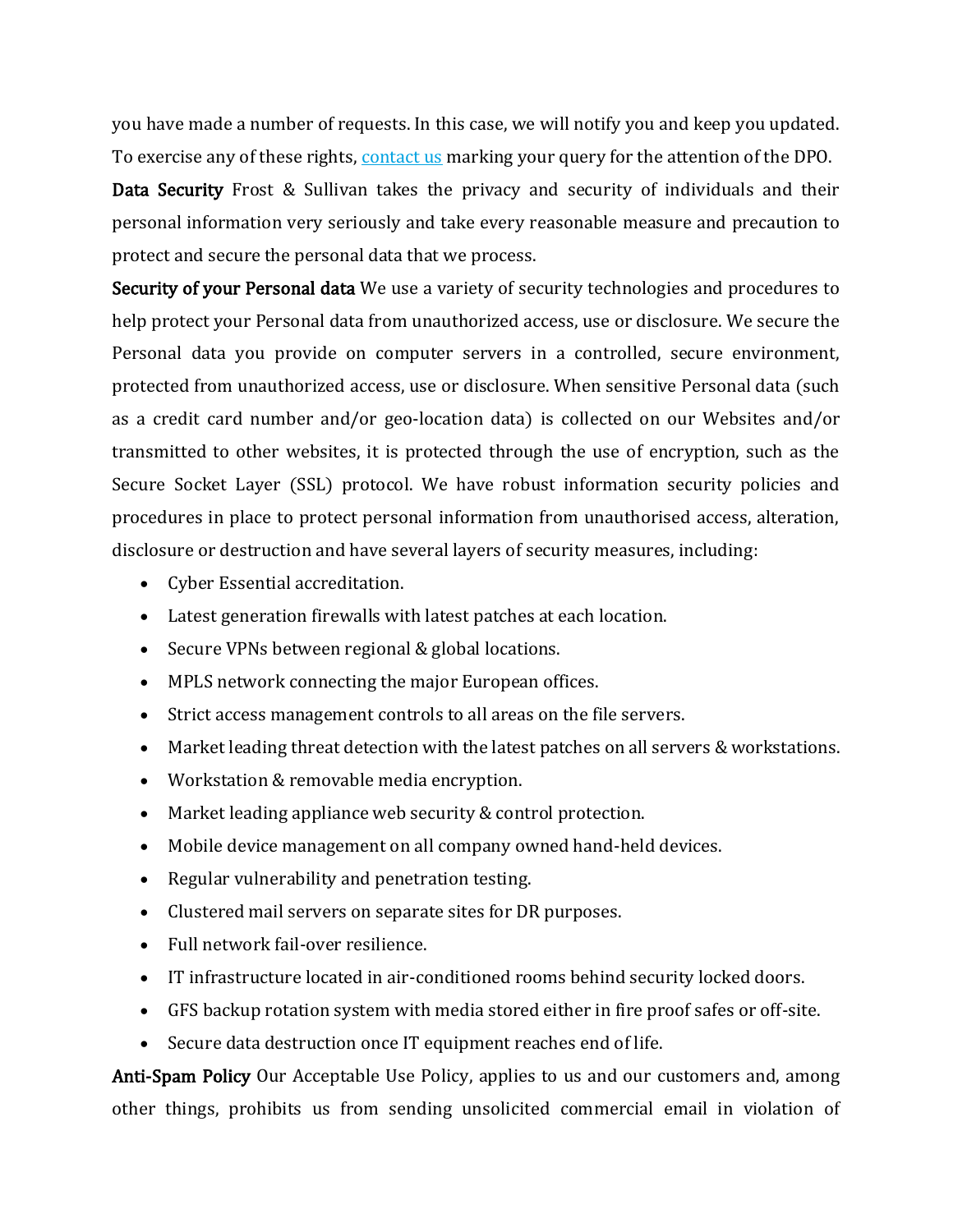applicable laws, and requires the inclusion in every email sent using the Subscription Service of an "opt-out" mechanism and other required information. We require all of our customers to agree to adhere to the Acceptable Use Policy at all times, and any violations of the Acceptable Use Policy by a customer can result in immediate suspension or termination of the Subscription Service.

To Unsubscribe From Our Communications You may unsubscribe from our marketing communications by clicking on the "unsubscribe" link located on the bottom of our e-mails. Customers cannot opt out of receiving transactional emails related to their account with us. We are committed to protecting your right to privacy as a user of Frost.com If you log into Frost.com, we collect personal data in order to register you as a user, including your name, e-mail address, phone number, and address. Your personal data will be kept confidential and will be used for our research, marketing, and strategic client analysis objectives, although, this information will be used for our internal business purposes only. Frost & Sullivan's Brand and Demand Solutions Practice does host and market additional sites to promote white papers, webinars and more for paying partners which will require a unique registration. For these gated sites, contact information is shared with the paying sponsor. We will not trade, sell, or in any way divulge your contact information to anyone outside of Frost & Sullivan. We shall send you information about our various products and services or other products and services that we feel may be of interest to you. If you do not wish to receive any unsolicited mail from us, unsubscribe instructions are contained in each of the emails. For more information about Frost & Sullivan and our regulations or services, feel free to [contact us.](https://ww2.frost.com/contact-us/)

How do I change my cookie settings? Most web browsers allow some control of most cookies through the browser settings. To find out more about cookies, including how to see what cookies have been set, visit [www.aboutcookies.org](http://www.aboutcookies.org/) or [www.allaboutcookies.org.](http://www.allaboutcookies.org/) Find out how to manage cookies on popular browsers:

- [Google Chrome](https://support.google.com/accounts/answer/61416?co=GENIE.Platform%3DDesktop&hl=en)
- [Microsoft Edge](https://privacy.microsoft.com/en-us/windows-10-microsoft-edge-and-privacy)
- [Mozilla Firefox](https://support.mozilla.org/en-US/kb/enable-and-disable-cookies-website-preferences)
- [Microsoft Internet Explorer](https://support.microsoft.com/en-gb/help/17442/windows-internet-explorer-delete-manage-cookies)
- [Opera](https://www.opera.com/help/tutorials/security/privacy/)